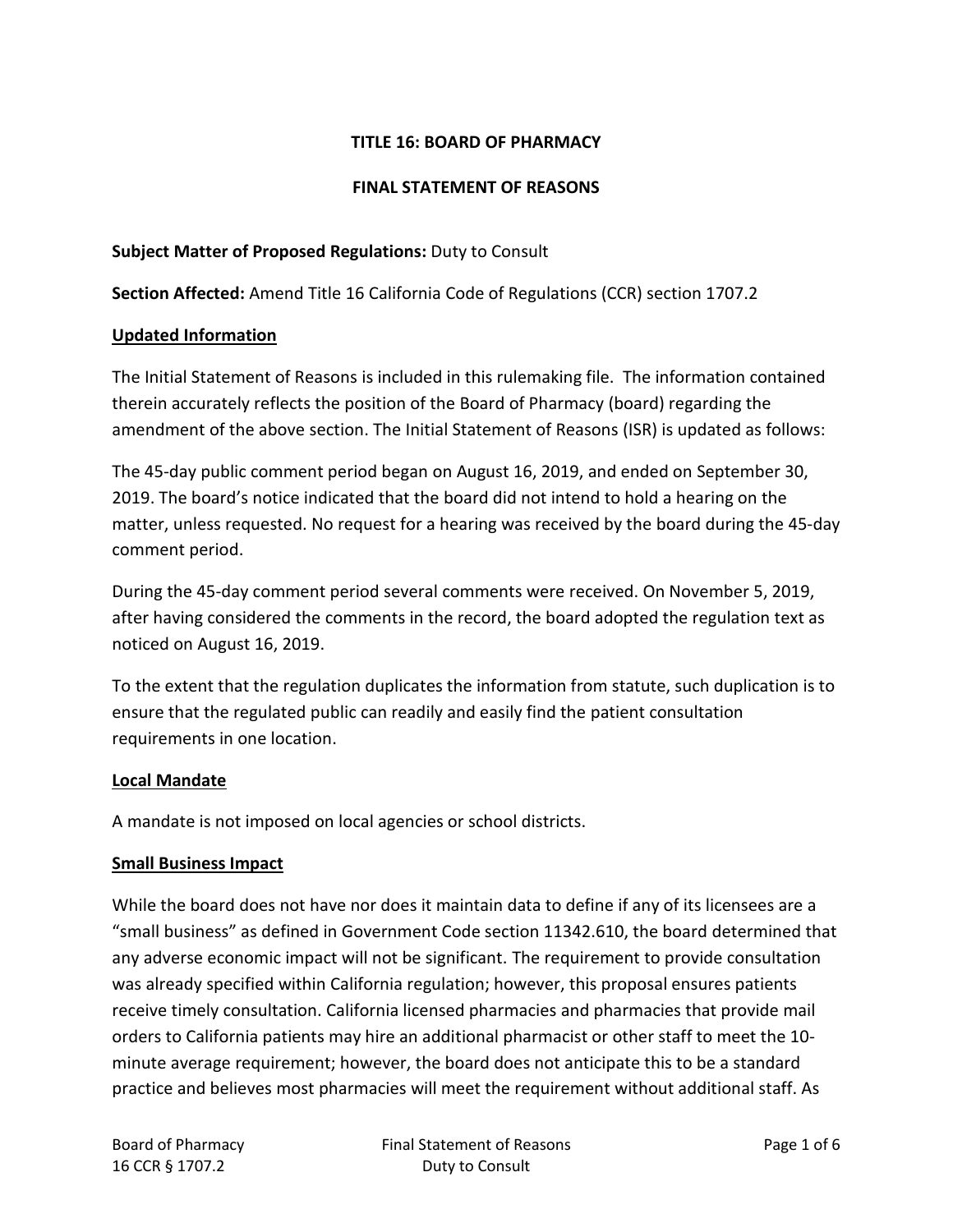the board concludes that impacted pharmacies will be able to meet the mandate without additional staff, the board concludes the proposed regulation will not have an adverse impact to small businesses.

## **Consideration of Alternatives**

No reasonable alternative considered by the agency would be more effective in carrying out the purpose for which the regulation is proposed, would be as effective and less burdensome to affected private persons than the adopted regulation, or would be more cost effective to affected private persons and equally effective in implementing the statutory policy or other provision of law. The board considered the following alternative:

• The board considered not promulgating the regulation change. However, this would be contrary to the board's statutory mandate and fail to address the problem some consumers currently experience when obtaining prescription medications from mail order pharmacies.

# **Objections or Recommendations/Responses to Comments**

# 45-Day Public Comment Period

During the 45-day public comment period from August 16, 2019 to September 30, 2019, the board received several comments. The comments were provided in the meeting materials for the November 5-6, 2019 board meeting, and were reviewed and considered by the board.

## Written Comments from Joe DiStefano, Pharmacist

Comment: Mr. DiStefano expressed concern about the ability to measure the "average of 10 minutes or less" to adhere to the law.

Response to Comment: The board rejected this comment. The board notes that the pharmacy can establish its process to measure response time within its policies and procedures. The adopted regulation is not directing that records must be kept. The pharmacy can determine a model that fits their business needs.

# Written Comments from Marsha Cohen and B. Joseph Guglielmo, Pharm.D.

Comment: Ms. Cohen and Dr. Guglielmo expressed concern that the proposed regulation "does not go far enough to ensure consultation." They expressed concern that a written notice is not sufficient and that a pharmacist should be required to contact the patient via phone or email for mandatory consultation to increase prescription adherence and prevent medication errors.

Response to Comment: The board rejected this comment. The board notes that the recommendation is more restrictive than the adopted language. Additionally, the board notes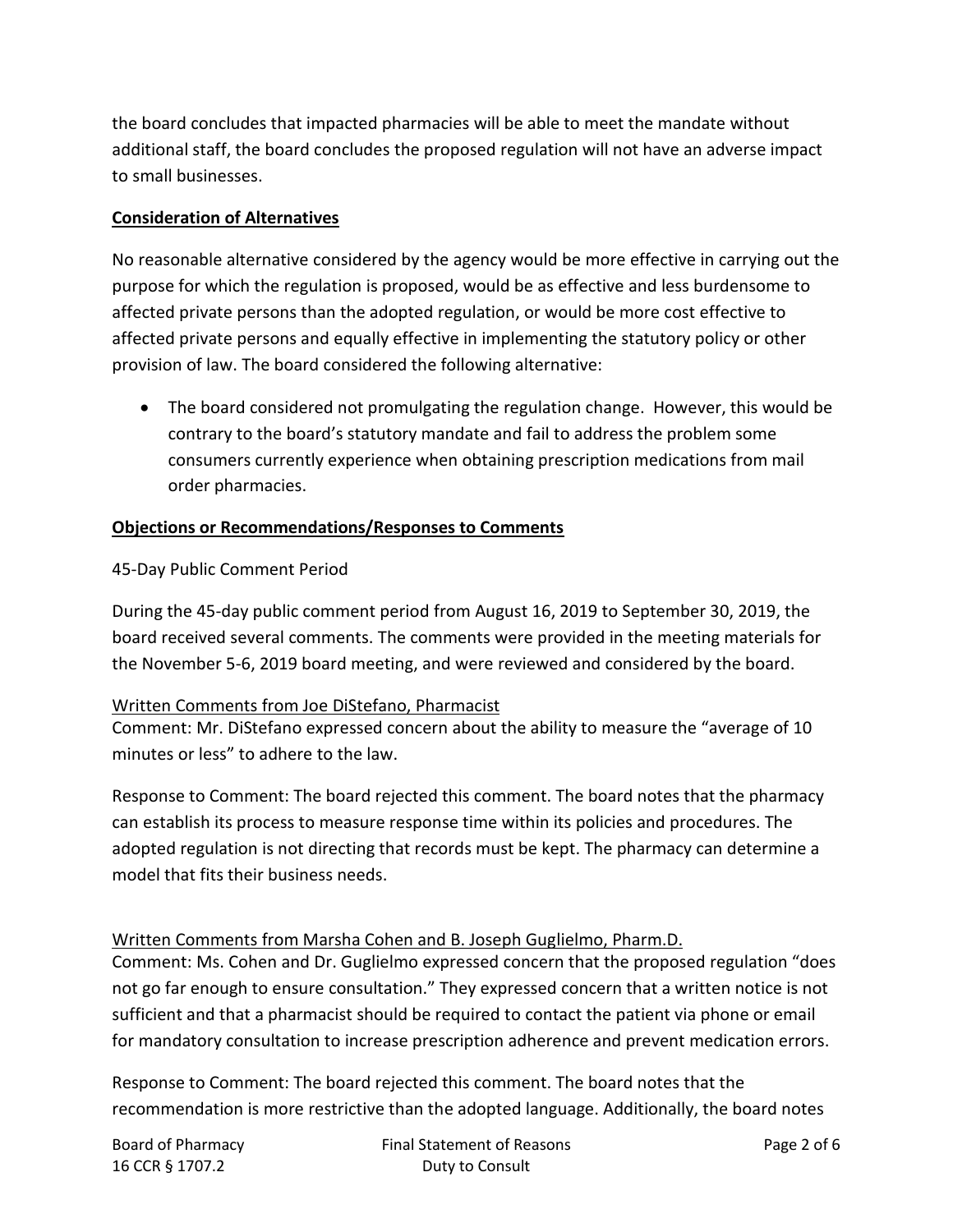that requiring the pharmacist to initiate contact to the patient was previously considered; however, due to confidentiality and the possibility of Health Insurance Portability and Accountability Act (HIPAA) violations should the patient not be in an area where they could receive confidential information when the call is received, the board elected to have the patient contact the pharmacist for consultation.

## Written Comments from the California Pharmacists Association (CPhA)

Comment: CPhA supports the board's regulation; however, has requested the addition of the phrase "accompanying the prescription" to sections 1707.2(b)(1)(A) - after "request consultation" and  $1707.2(b)(1)(B)$  – after "the patient's record" to ensure that the written notices are included with the prescription and reduce the chance that the notice may get lost or misplaced.

Response to Comment: The board rejected this comment. The board notes that the proposed regulation requires that the pharmacy ensure that the patient or patient's agent receives the written notice and the triggering event is always a prescription. The board does not believe that the additional phrase provides clarity to the adopted language.

# Written Comments from California Society of Health-System Pharmacists (CSHP)

Comment 1A: CSHP expressed concern that the proposed regulation is not clear with respect to the responsibilities of a hospital when medications are dispensed to a patient for use outside the hospital (i.e. "discharge", Pass", or "Admission Preparatory" medication). CSHP recommends that section 1702.1(b)(1) be amended to add "or hospital" to ensure hospitals are included in the requirement to advise of consultation. Additionally, they recommend that 1702.1(b)(1)(C) be amended to add "unless exempted by Business and Professions Code section 4056(a) for specified small hospitals."

Response to Comment 1A: The board rejected this comment. The board notes that this recommendation goes beyond the policy considered for this proposal, which was limited to mail order or delivered prescription medication.

Comment 1B: CSHP recommended that the phase "oral" be added to 1707.2(b)(1)(A) to ensure that patients are advised that oral consultation is available as online "chat" type consultations are also available and CSHP indicated that they believe "chat" consultations are not as effective.

Response to Comment 1B: The board rejected this comment. The board notes that the regulation specifically requires the written notice to inform the patient of the number to call to receive oral consultations in 1707.2(b)(1)(B). In addition, while the board determined that patients need to receive written notice of their right to request oral consultation, the board did not want to limit all consultations to be oral consultations. Additionally, the board notes that this is existing language that is not being amended.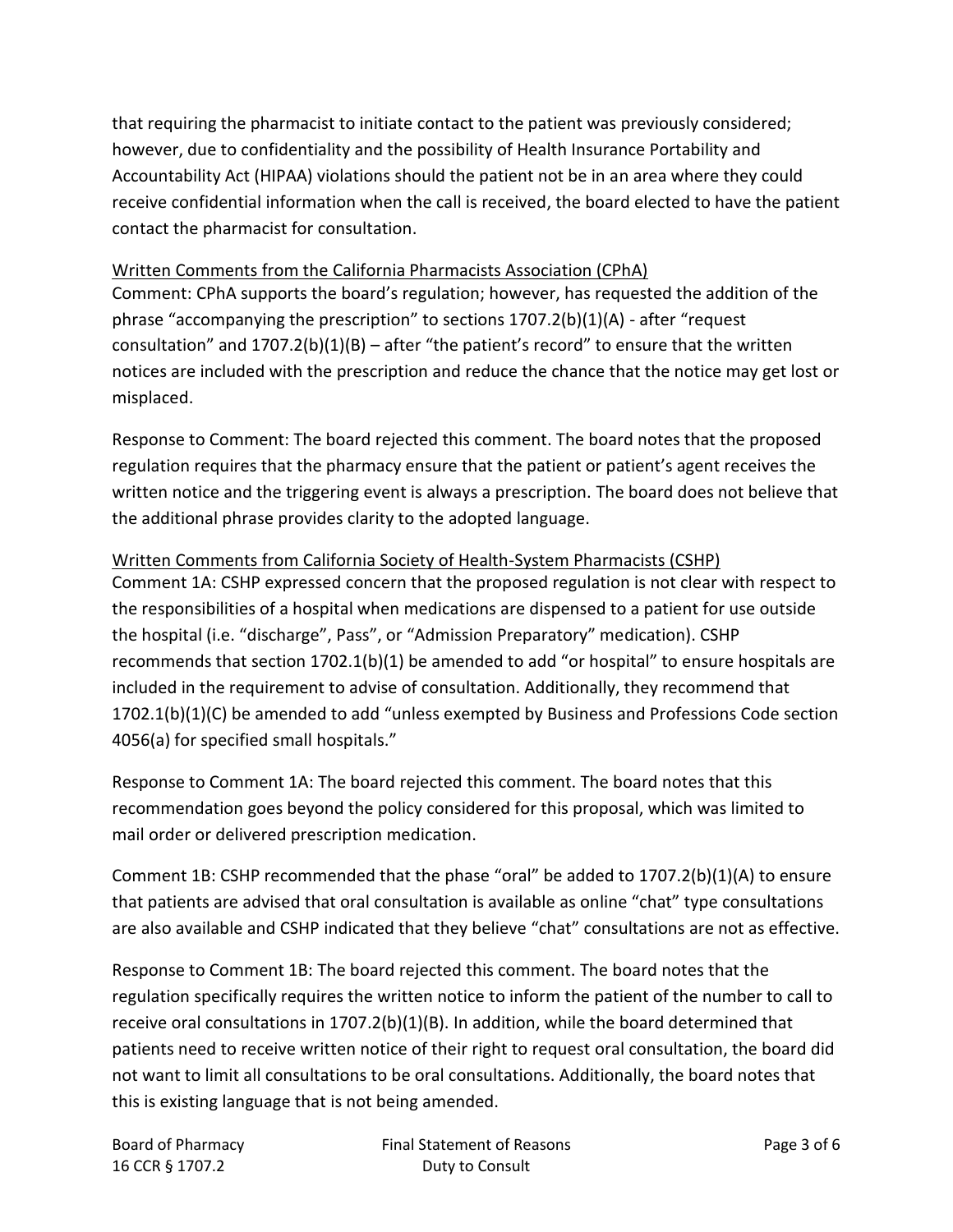Comment 2: CSHP expressed concern that the proposed regulation does not specify when the pharmacy is required to provide the consultation information and the information that must be provided. Additionally, they express concern that the phase "patient's agent" is vague and recommended a more description phase be used (specifically, "a patient's agent that has been identified by the patient, or can be reasonably presumed to be, reasonably competent and responsible for providing the information to the patient whenever a pharmacist deems it warranted in the exercise of his or her professional judgment.")

Response to Comment 2: The board rejected this comment. The board notes that the prescriptions are being delivered or shipped by mail to the patient or the patient's agent. The agent would be any person selected by patient to receive the delivery. Additionally, sections  $1702.2(b)(1) - 1702.2(b)(1)(C)$  identify the information to provide and when to provide the information.

Comment 3: CSHP expressed concern that the proposed regulation requires "a telephone number" be provided for consultation; however, non-resident pharmacies must provide a tollfree number. They indicated that patients who use non-resident pharmacies would have a lower phone bill because of the toll-free phone number. They recommend requiring instate pharmacies to provide a toll-free number as well.

Response to Comment 3: The board rejected this comment. The adopted regulation does not prohibit an instate pharmacy from providing a toll-free number. Additionally, the board notes that reference to the telephone number is existing language and the pharmacy should already be providing its patients with a telephone number to contact for consultation.

Comment 4A: CSHP expressed concern that the proposed regulation states that consultation must be available during the pharmacies normal business hours, but that it does not specify that consultation does not need to be available outside of normal business hours. They recommended the addition of the phrase "required to be" and "only" during any regular hours of operation.

Response to Comment 4A: The board rejected this comment. For non-resident pharmacies, B&P section 4112(f) requires that a pharmacist be available to provide consultation during regular business hours and a minimum of 6 days a week, for a minimum of 40 hours a week. Additionally, B&P section 4112(h) specifies that the same requirements or standards that apply for consultation to a non-resident pharmacy shall be the same as the requirements that apply to in-state pharmacies. As such, a statutory change would be needed to require a change from the 6 days a week and 40 hours a week minimum. The board notes that the language recommend by CSHP could conflict with statute.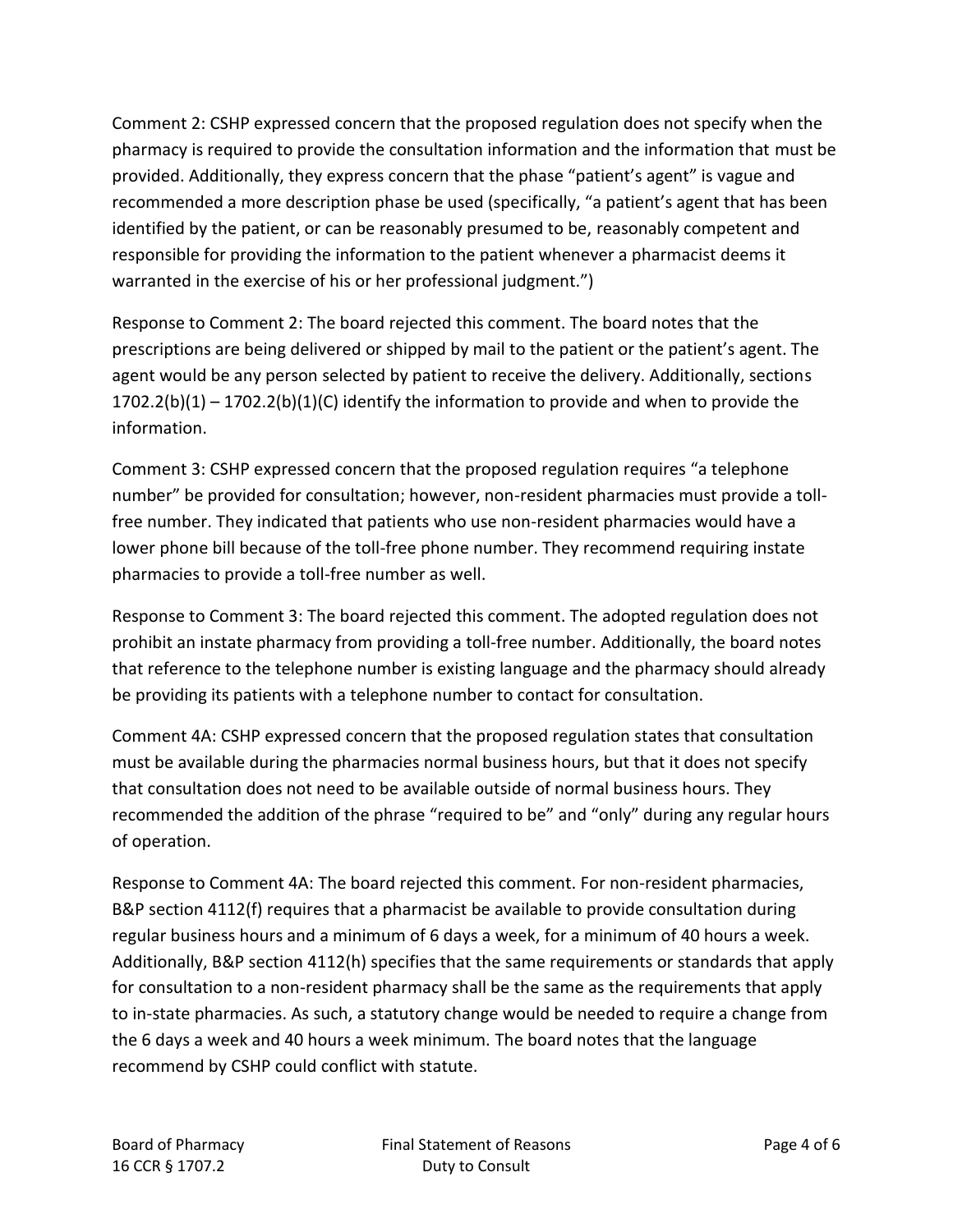Comment 4B: CSHP expressed concern that the proposed regulation in section 1702.2(b)(1)(C) requires a pharmacist be available a minimum of 6 days week for a minimum of 40 hours a week; however, they note that some pharmacies are not open 6 days a week or for 40 hours a week (i.e. closed-door pharmacies). They recommend that language be added that specifies that pharmacies that are not open for 40 hours a week or 6 days a week are only required to provide consultation during normal business hours.

Response to Comment 4B: The board rejected this comment. For non-resident pharmacies, B&P section 4112(f) requires that a pharmacist be available to provide consultation during regular business hours and a minimum of 6 days a week, for a minimum of 40 hours a week. Additionally, B&P section 4112(h) specifies that the same requirements or standards that apply for consultation to a non-resident pharmacy shall be the same as the requirements that apply to in-state pharmacies. As such, a statutory change would be needed to require a change from the 6 days a week and 40 hours a week minimum.

Comment 5: CSHP expressed concern that the proposed regulation in section 1702.2(b)(1)(B) is not clear with respect to the phrase "ready access to patient's record" and recommended that the language should be amended to read "patient medication records" for clarity and to be consistent with 16 CCR section 1707.1. Additionally, CSHP expressed concern that access to a patient's profile may not be sufficient to provide consultation. They recommend that the regulation require the pharmacist performing the consultation have access to "other relevant medical information necessary for patient and clinical consultation".

Response to Comment 5: The board rejected this comment. The board notes that this is existing language and it is also duplicated language from B&P section 4112(f). Additionally, the board notes that there are have not been any complaints filed with board by consumers where the pharmacist did not have access to the patient's profile and was not aware of what medication the patient was taking, which would have impacted the consultation provided.

Comment 6: CSHP expressed concern that the use of the term "pharmacist" is vague and confusing as it is presumed to mean a person licensed by the board as defined by B&P section 4036. CSHP is requesting clarification if the board is requiring non-resident pharmacies to employ a CA licensed pharmacist to provide consultation.

Response to Comment 6: The board rejected this comment. B&P section 4112(c) requires that a non-resident pharmacy provide the board with the names of the pharmacists working at the non-resident pharmacy that dispense medication to CA residents. Additionally, B&P section 4112(d) requires that non-resident pharmacies comply with the laws of the regulatory or licensing agencies in which they are licensed. Finally, B&P section 4112(f) requires that the pharmacist providing consultation must be "a pharmacist at the pharmacy who has access to